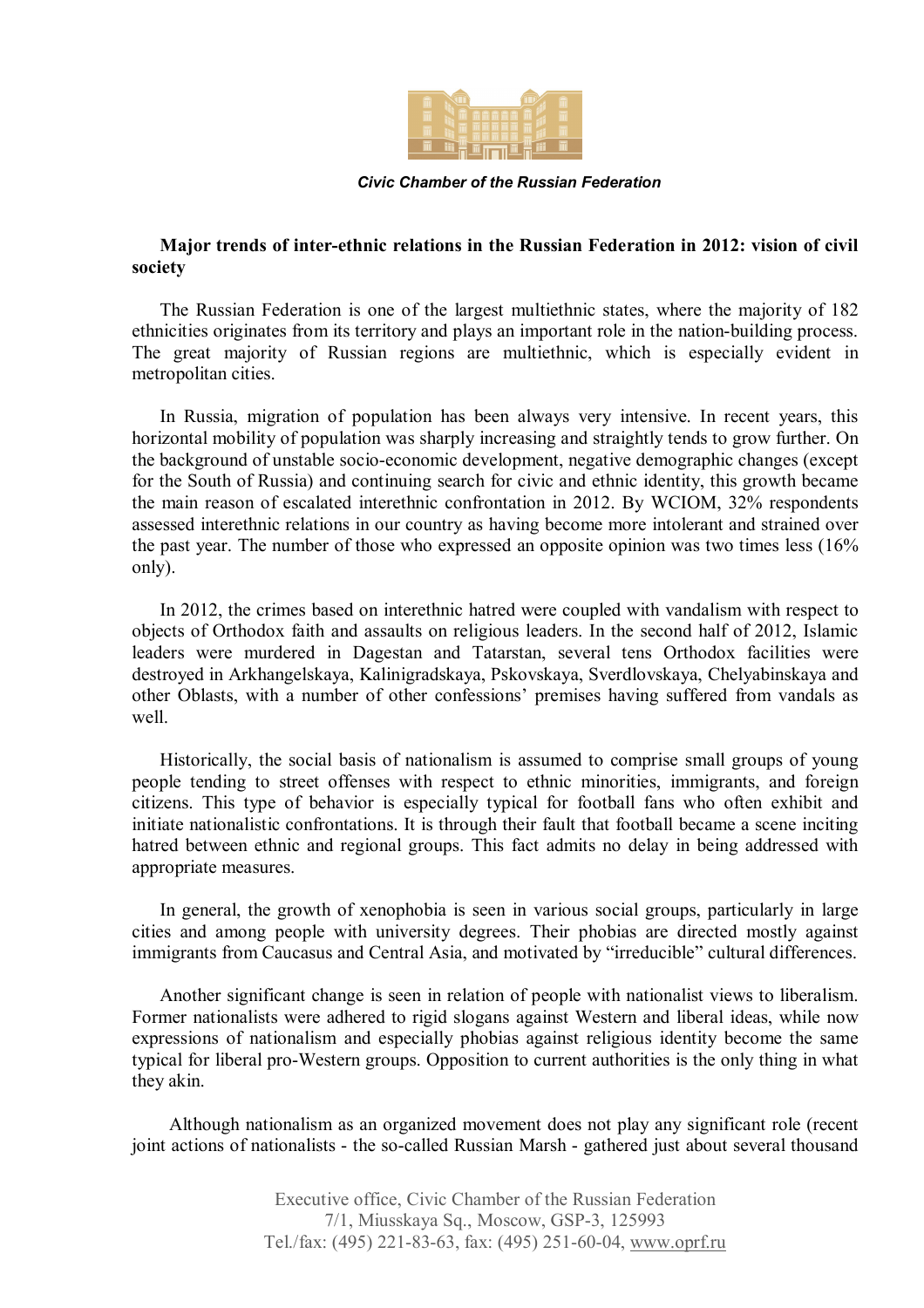people in Moscow), this movement is quite widely supported by various classes of people and contributes its share to shaping mass attitudes. It should be acknowledged that the society has been already infected by the virus of nationalism. During the current year, motivation of interethnic conflicts was getting an increasingly "culturological" tone. A couple years ago, their motivation was limited to economic reasons: immigrants from North Caucasus etc. were believed to take up jobs that otherwise would be available for native people. Today almost no one would object to the fact that nonresidents take jobs which local people would never seek. Intolerance of strangers is based primarily on different appearance and behavior of other ethnic groups, poor knowledge of Russian, unusual clothes, different culture and traditions. These negative attitudes and stereotypes are often fueled by "their bad manners". Most of Moscow citizens criticize such behavior and explain it (according to WCIOM) by "impunity and total permissiveness" (27%), "insolence" (11%), "temper and traditions" (9%). 55% respondents consider sanctions applied by police to offenders "not harsh enough".

In 2012, expressions of migrant-phobia and nationalism appeared closely interwoven with street rallies in which various directions and orientations of nationalist movement have played their part, including by supplying a large number of protesters. Nationalist leaders were drawing much attention to themselves during meetings and rallies, trying to attract supporters and gain political dividends. Organizations of nationalist nature were positioning themselves as part of democratic opposition and even tried to establish contacts with liberal activists.

Trying to make use of the liberalized legislation on political parties, some nationalist leaders attempted to create such parties and their regional divisions. They build their ideologies on ethnic factor as an instrument of escalating phobias, manipulating the public consciousness, instigating the interethnic hatred. The first nationalist parties have been already formally registered with the Ministry of Justice of the Russian Federation and conducted their campaigns though inconsiderable in number. The nationalist phraseology and program statements are intensely used by other parties, including those represented in the parliament, some nominees to office of President, and acting regional leaders. The nationalism increasingly outgrows the limits of marginal phenomenon and becomes a factor of attraction for electorate.

In 2012, the law enforcement authorities were not the only force to actively counteract offenses on interethnic grounds. The issues of interethnic relations were paid much attention both by executive and legislative systems that were developing a package of measures to improve prevention of interethnic conflicts and avoid national and religious extremism. President Putin devoted one of his pre-election papers to migration policy and interethnic cooperation. His proposals concerning stiffening of migration laws, registration procedures and sanctions for noncompliance (up to imposition of criminal liability) met the strongest public support (75%, by WCIOM). Some of ideas expressed in that pre-election article were later reduced to practice. Measures intended to facilitate cultural integration of immigrants included mandatory examinations in Russian language, Russian history, and in the framework legislation governing the employment of immigrants in the Russian Federation.

During the whole year, the issues of state national policy remained included in agendas both of the President and the Government. In May 2012, the President of the Russian Federation has signed a Decree "On Provision of Interethnic Consensus" and created the Council for Interethnic Relations under the RF President, designed to facilitate cooperation between power authorities, public organizations, and research institutions in addressing issues connected with implementation of the state national policy. The Council has developed a draft Strategy of